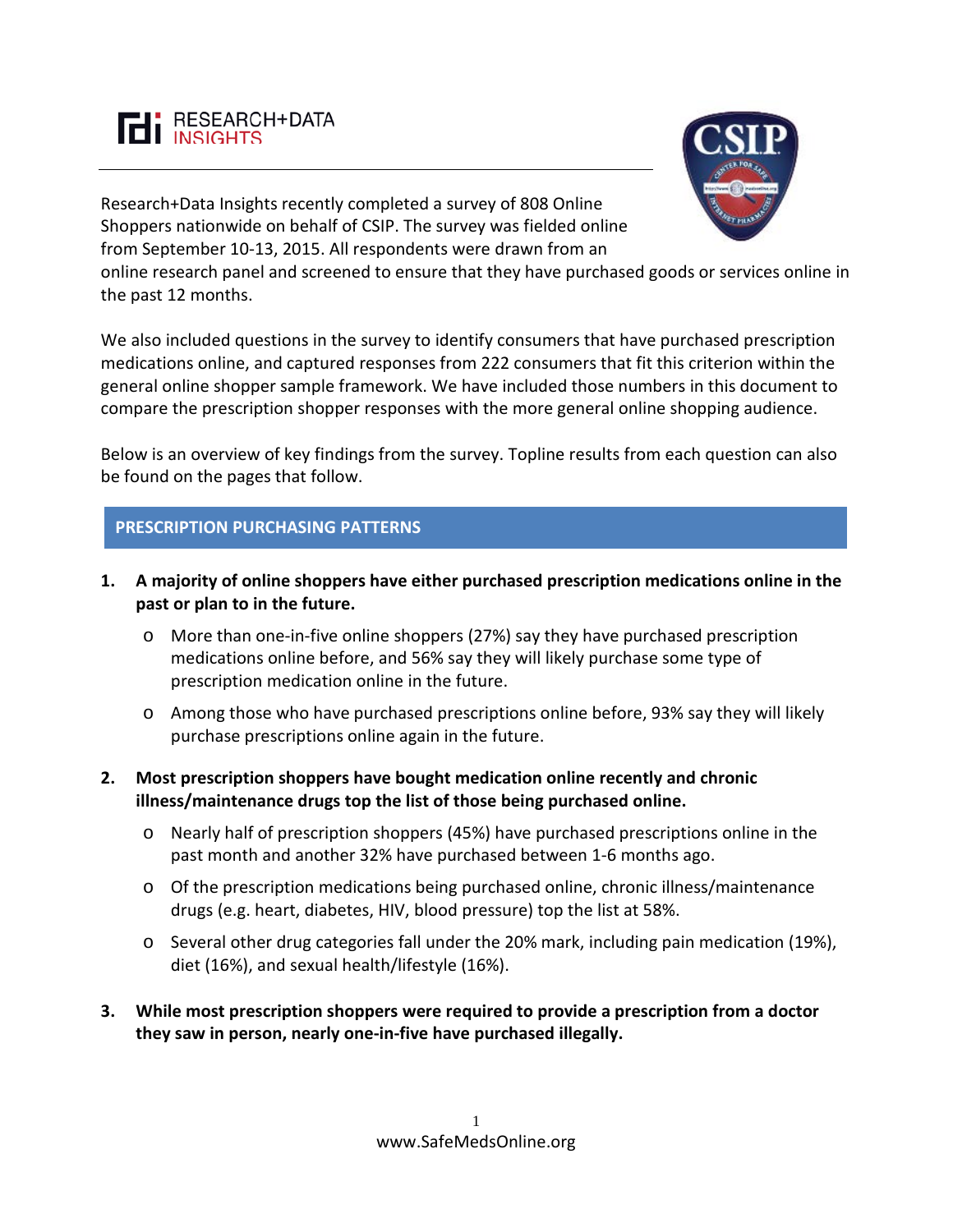- o More than eight-in-ten (82%) say they have purchased prescription medication through an online pharmacy that required them to provide a prescription from a doctor that they saw in person.
- o Another 18% say they either got a prescription from a doctor online through the website (9%) or did not have to provide a prescription at all to purchase medication (9%).
- **4. Cost and convenience top the list of reasons why prescription shoppers would prefer to purchase their prescriptions online.**
	- o More than four-in-ten (44%) say they would prefer to buy prescriptions online rather than a traditional pharmacy because the medications are less expensive online.
	- o Another third cite convenience (33%).
- **5. Quality of the product and identity theft tops the list of concerns over purchasing prescription medications online.** 
	- o One-third or more say that they are concerned about the quality of the product (36%) and identity theft (33%) when they purchase prescription medications online. Safety of the product (24%), spam (15%) and malware (13%) are less of a concern.

# **6. A majority of prescription shoppers pay for their medications online with a credit card, and common payment logos are the first thing they look for when purchasing.**

- o Two-thirds of prescription shoppers (66%) say they used a credit card to purchase online prescription medications. Another 24% use a debit card or bank account and 18% use PayPal or a similar payment website.
- o When asked what information they look for when purchasing prescription medications online, 41% cite common payment logos (e.g. PayPal, MasterCard, Visa, Amex, Discover, etc.), while 35% say they look for the permanent address/pharmacy associated with the website or the VIPPS logo (34%).

# **SAFETY OF ONLINE PRESCRIPTION MEDICATIONS**

- **7. A majority of online shoppers feel it is safe to purchase prescription medications online, but they do have similar concerns about safety to that of purchasing financial services.**
	- o Two-thirds of online shoppers (66%) feel it is safe to buy prescription medications online – 98% of prescription shoppers feel it is safe.
	- o When asked more specifically about safety concerns of several product categories they might purchase online, 68% said they were concerned about purchasing financial services and 66% said they were concerned about purchasing prescription medications.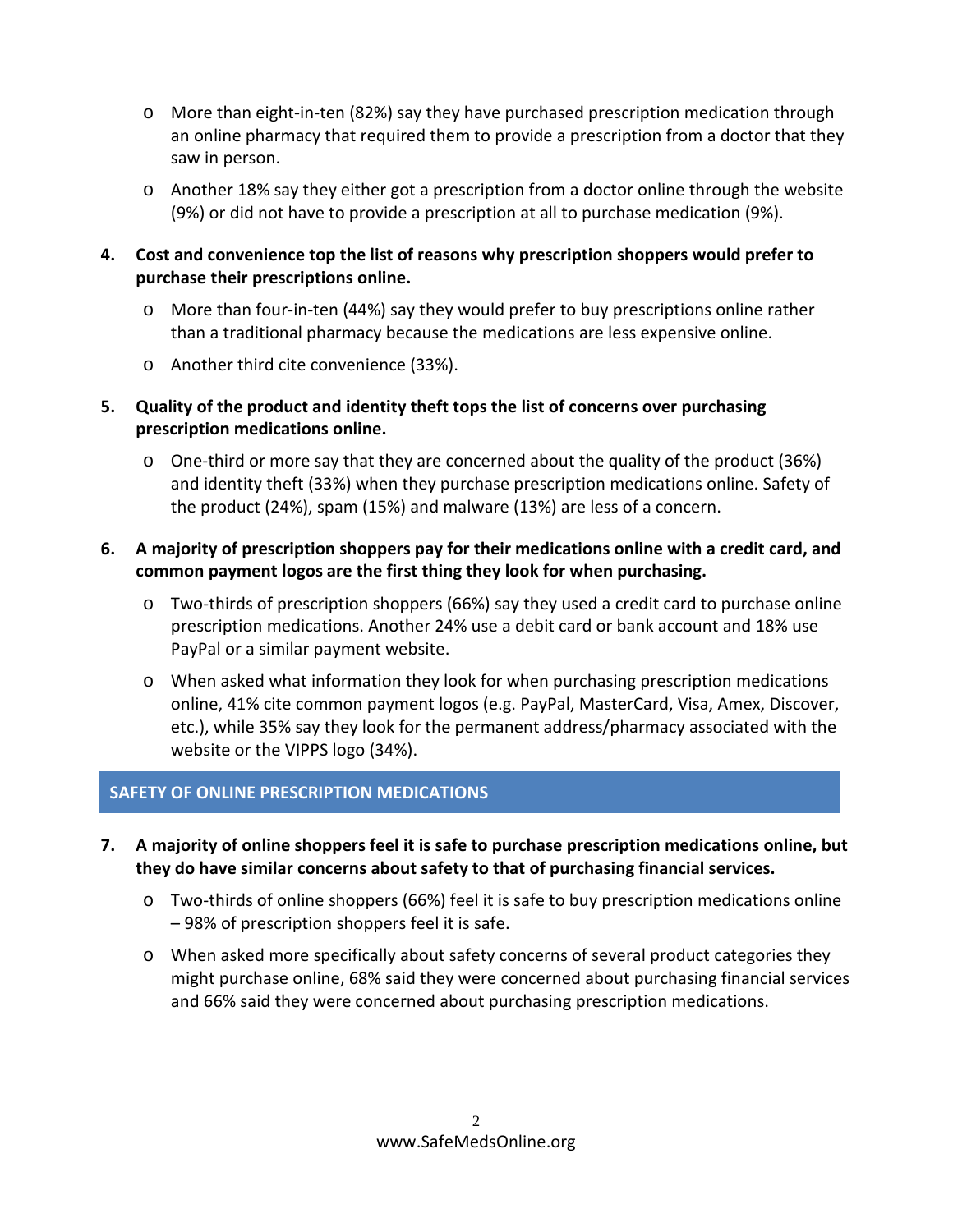## **MESSAGE TESTING + INFORMED BALLOT**

- **8. While all statements we tested were rated as convincing by a majority of respondents, statements about the ineffectiveness of or safety issues associated with prescription medications purchased from questionable online sources are rated as most convincing.** 
	- o Respondents rated each of the following statements as a convincing reason NOT to purchase prescription medications online from questionable sources:
		- − *Illegal online drug sellers may sell you medicine that does not work or is dangerous to your health* (Total 81%; Prescription Shoppers 69%)
		- − *Illegal online drug sellers source products from countries with lax regulations around pharmaceuticals, making those products unsafe* (Total 80%; Prescription Shoppers 70%)
		- − *Illegal online drug sellers utilize malware, spam, and engage in identity theft* (Total 78%; Prescription Shoppers 68%)
		- − *95 percent of online drug sellers are out of compliance with laws/regulations* (Total 70%; Prescription Shoppers 60%)

## **9. Message statements about illegal pharmacy sites have a significant impact on perceptions of safety and likelihood to purchase prescription medications online in the future.**

- o Informed ratings of safety for purchasing prescriptions online decreased from 66% to 49% among general online shoppers and from 98% to 85% among those who have previously purchased prescriptions online.
- o Informed likelihood of purchasing in the future decreases from 56% to 41% among general online shoppers and from 93% to 83% among those who have previously purchased prescriptions online.

### **INFORMATION SOURCES + CREDIBILITY TEST**

- **10. Health insurance and healthcare company websites prove as important sites in terms of gathering information about buying prescription medications online.**
	- o A majority of general online shoppers and prescription shoppers say they would look for more information on traditional pharmacy websites (Total 60%; Prescription Shoppers 51%) and health insurance company websites (Total 54%; Prescription Shoppers 59%).
	- o Further, more than eight-in-ten say that they trust health insurance companies or healthcare companies as a source of information about online pharmacies – this is significantly higher than non-profit organizations, online search engines and news media.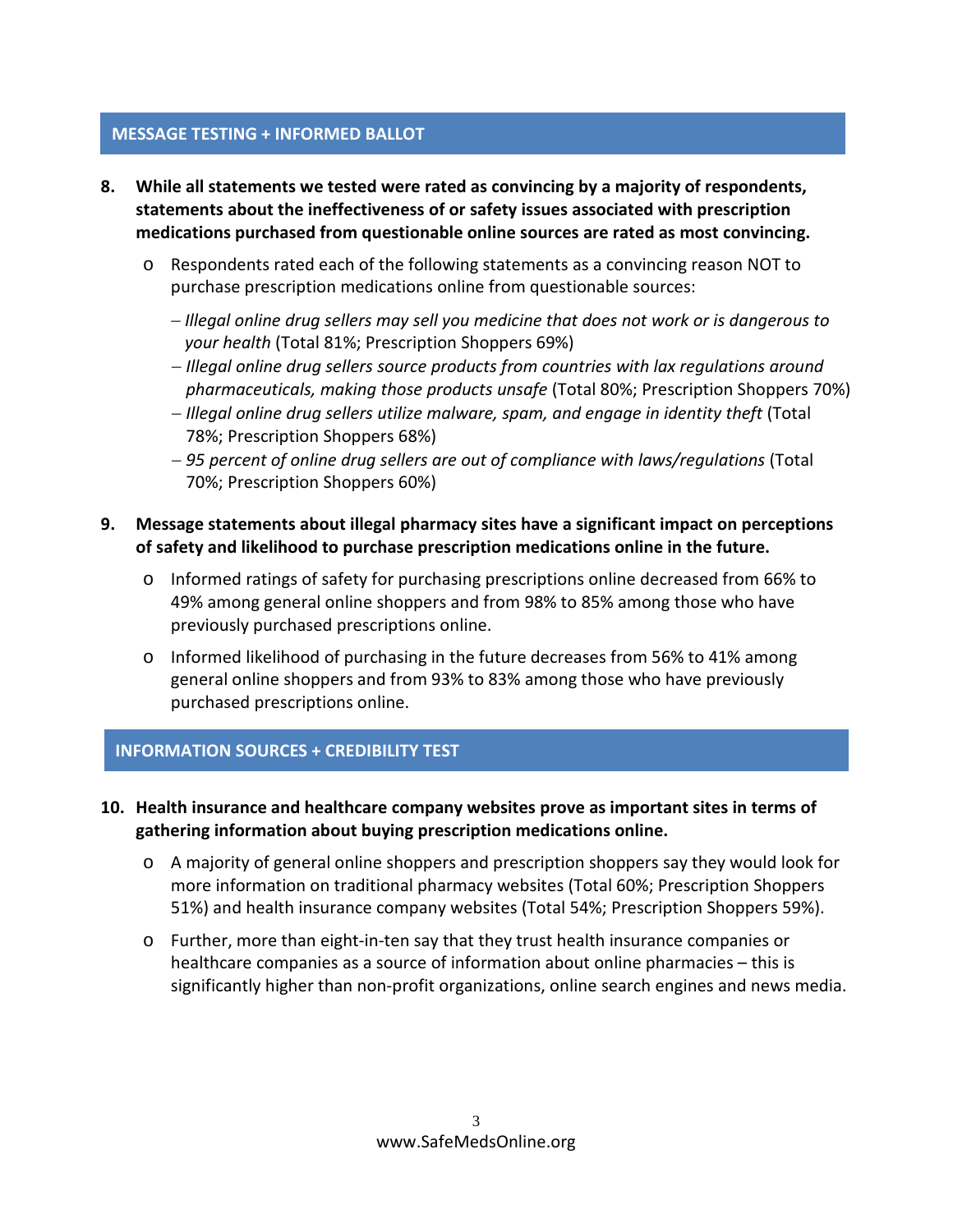### **CSIP Survey Topline Results n=808 Online Shoppers; n=222 Prescription Shoppers Fielded online September 10-13, 2015**

### **Prescription Medication Purchasing**

1. Have you ever purchased any type of prescription medication online?

| % Total | % Prescription |            |
|---------|----------------|------------|
|         | Shoppers       |            |
| 27      | 100            | Yes        |
| 72      |                | No         |
| 1       |                | Don't know |

### **IF Q1=YES, ASK Q2; IF Q1=NO OR DON'T KNOW, SKIP TO Q3**

2. When did you last purchase a prescription medication online?

| % Total | % Prescription<br>Shoppers |                                 |
|---------|----------------------------|---------------------------------|
|         | 45                         | Within the past month           |
|         | 32                         | Between 1-6 months ago          |
|         | 10                         | Between 6 months and a year ago |
|         | 12                         | More than a year ago            |
|         | *                          | Don't know                      |
|         |                            |                                 |

3. How likely are you to purchase any type of prescription medication online in the future?

| % Total | % Prescription |                   |
|---------|----------------|-------------------|
|         | Shoppers       |                   |
| 25      | 69             | Very likely       |
| 31      | 24             | Somewhat likely   |
| 18      | 4              | Not very likely   |
| 21      | 1              | Not at all likely |
| 6       | $\mathcal{P}$  | Don't know        |
|         |                | <b>Collapsed</b>  |
| 56      | 93             | Likely            |
| 39      | 5              | Not likely        |

#### **IF Q1=YES, ASK Q4-11; IF Q1=NO OR DON'T KNOW, SKIP TO Q12**

4. What types of prescription medication have you purchased online before? Select all that apply.

| % Total                      | % Prescription  |                                                                                                                          |
|------------------------------|-----------------|--------------------------------------------------------------------------------------------------------------------------|
|                              | <b>Shoppers</b> |                                                                                                                          |
|                              | 58              | Chronic illness/maintenance drug (e.g. heart, diabetes, HIV, blood pressure)                                             |
|                              | 19              | Pain medication                                                                                                          |
|                              | 16              | Diet                                                                                                                     |
|                              | 16              | Sexual health/Lifestyle (e.g. erectile dysfunction, baldness, smoking<br>cessation, cosmetic, female hormone supplement) |
| $\qquad \qquad \blacksquare$ | 11              | Anti-bacterial, anti-biotic, anti-fungals or anti-virals                                                                 |
|                              | 8               | Fertility medication/ birth control                                                                                      |
|                              | 10              | None of the above                                                                                                        |
|                              |                 |                                                                                                                          |

## www.SafeMedsOnline.org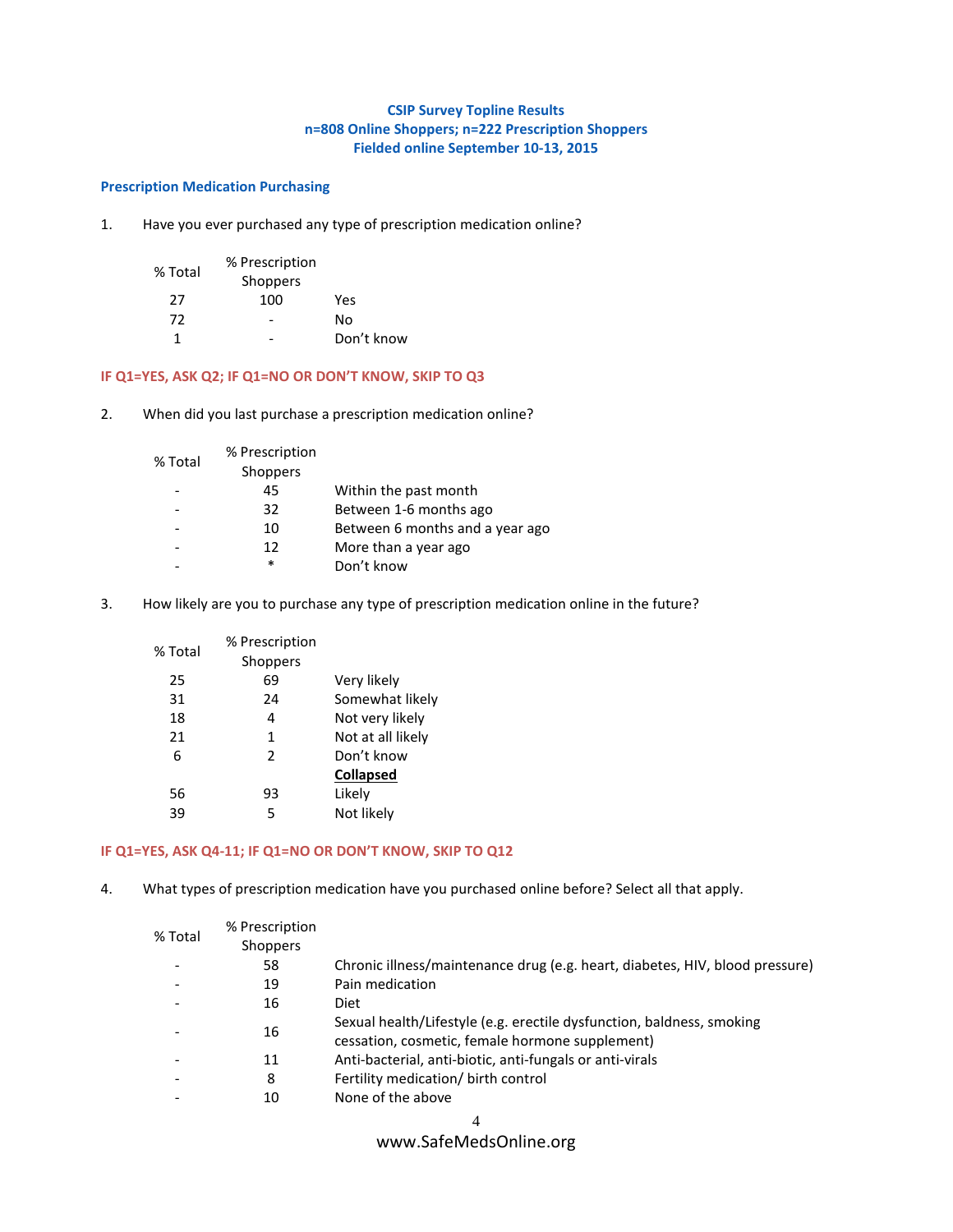- \* Don't know
- 5. Were you required to provide a prescription when purchasing your prescription medication online?

| % Total                  | % Prescription<br><b>Shoppers</b> |                                                                                                                                                           |
|--------------------------|-----------------------------------|-----------------------------------------------------------------------------------------------------------------------------------------------------------|
| -                        | 82                                | Yes, I have purchased prescription medication through an online pharmacy<br>that required me to provide a prescription from a doctor that I saw in person |
| $\overline{\phantom{0}}$ | 9                                 | Yes, and I got the prescription from a doctor online through the website                                                                                  |
| $\overline{\phantom{0}}$ | q                                 | No, I did not have to provide a prescription to purchase the medication online                                                                            |
| -                        | $\ast$                            | Don't know                                                                                                                                                |
|                          |                                   |                                                                                                                                                           |

6. When you shop for prescription medications online, do you look for particular brands or generic products?

| % Total | % Prescription |                          |
|---------|----------------|--------------------------|
|         | Shoppers       |                          |
|         | 14             | Brand name prescriptions |
|         | 45             | Generic prescriptions    |
|         | 40             | Both                     |
|         |                | Don't know               |

- 7. Why do you look for [particular brands/generic products/particular brands and generic products)? **[SEE EXCEL]**
- 8. Which of the following factors do you feel MOST describes why you would prefer to buy prescription medications online rather than physically going to a pharmacy?

| % Total | % Prescription  |                                |
|---------|-----------------|--------------------------------|
|         | <b>Shoppers</b> |                                |
|         | 44              | Less expensive                 |
|         | 33              | Convenient                     |
|         | 9               | Can buy larger quantities      |
|         | 5               | Faster                         |
|         | 3               | More private                   |
|         | 3               | Safer                          |
|         | 1               | Can buy without a prescription |
|         | 2               | Other (Please specify)         |
|         |                 |                                |

9. Do you have any concerns when you purchase prescription medications online with regards to either the product itself or for your personal information? Select all that apply.

| % Total | % Prescription |                        |
|---------|----------------|------------------------|
|         | Shoppers       |                        |
|         | 36             | Quality of the product |
|         | 33             | Identify theft         |
|         | 24             | Safety of the product  |
|         | 15             | Spam                   |
|         | 13             | Malware                |
|         | 20             | Other (Please specify) |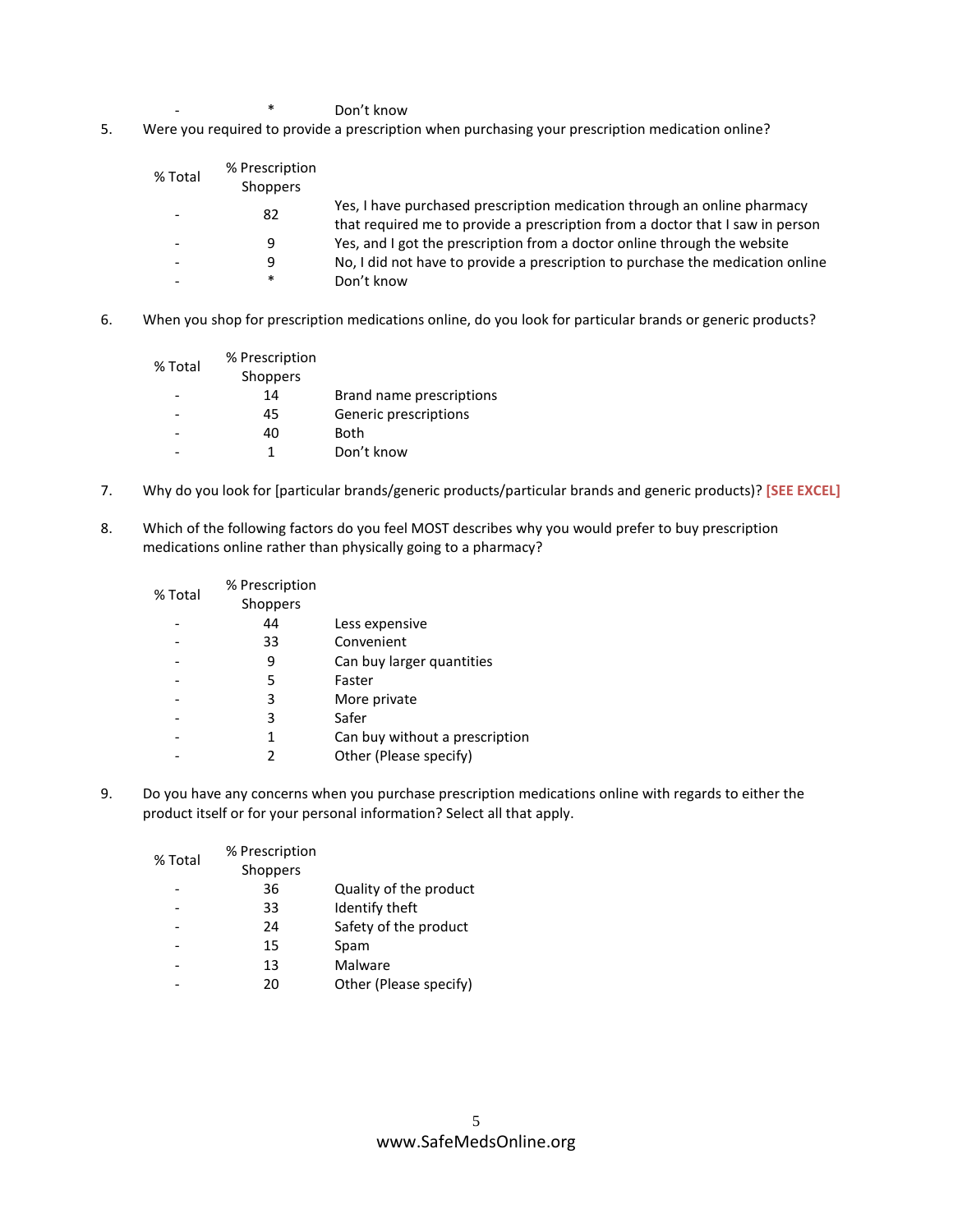10. What information do you look for when purchasing prescription medications online? Select all that apply.

| % Total                  | % Prescription  |                                                                            |
|--------------------------|-----------------|----------------------------------------------------------------------------|
|                          | <b>Shoppers</b> |                                                                            |
|                          | 41              | Common payment logos (e.g. PayPal, MasterCard, Visa, AMEX, Discover, etc.) |
|                          | 35              | Permanent address/pharmacy associated with website                         |
|                          | 34              | Verified Internet Pharmacy Practice Sites (VIPPS) logo                     |
| $\overline{\phantom{0}}$ | 29              | Pharmacist information or availability of consultation                     |
|                          | 22              | Appearance/quality of the website                                          |
|                          | 18              | None of the above                                                          |
|                          | 4               | Don't know                                                                 |
|                          |                 |                                                                            |

11. How do you typically pay for your prescription medications online? Select all that apply.

| % Total                      | % Prescription  |                                                               |
|------------------------------|-----------------|---------------------------------------------------------------|
|                              | <b>Shoppers</b> |                                                               |
| $\qquad \qquad \blacksquare$ | 66              | Credit card                                                   |
|                              | 24              | Debit card tied to bank account or entering bank account info |
|                              | 18              | PayPal or similar payment websites                            |
|                              |                 | Other (Please specify)                                        |

### **Safety of Online Prescription Medications**

12. Please indicate how concerned you are or would be about the safety of each of the following products if you were to purchase them online.

|                            |                         |                       |                       |                   |                          |                | Collapsed |                         |
|----------------------------|-------------------------|-----------------------|-----------------------|-------------------|--------------------------|----------------|-----------|-------------------------|
|                            | Not at all<br>concerned | Not very<br>concerned | Somewhat<br>concerned | Very<br>concerned | <b>Not</b><br>applicable | Don't<br>know  | Concerned | <b>Not</b><br>concerned |
| <b>Financial services</b>  |                         |                       |                       |                   |                          |                |           |                         |
| % Total                    | 9                       | 18                    | 37                    | 31                | 3                        | $\overline{2}$ | 68        | 27                      |
| % Prescription Shoppers    | 13                      | 19                    | 35                    | 27                | 4                        | $\overline{2}$ | 62        | 32                      |
| Prescription medications   |                         |                       |                       |                   |                          |                |           |                         |
| % Total                    | 11                      | 19                    | 35                    | 31                | $\overline{2}$           | $\overline{2}$ | 66        | 29                      |
| % Prescription Shoppers    | 20                      | 25                    | 39                    | 16                | $\ast$                   |                | 55        | 45                      |
| Children's products        |                         |                       |                       |                   |                          |                |           |                         |
| % Total                    | 20                      | 28                    | 23                    | 15                | 11                       | 3              | 38        | 48                      |
| % Prescription Shoppers    | 19                      | 24                    | 27                    | 12                | 14                       | 4              | 39        | 43                      |
| <b>Technology products</b> |                         |                       |                       |                   |                          |                |           |                         |
| % Total                    | 25                      | 40                    | 22                    | 10                | $\mathbf{1}$             | $\mathbf{1}$   | 32        | 65                      |
| % Prescription Shoppers    | 22                      | 37                    | 26                    | 12                | $\overline{2}$           | $\mathbf{1}$   | 38        | 59                      |
| Beauty products            |                         |                       |                       |                   |                          |                |           |                         |
| % Total                    | 32                      | 37                    | 16                    | 8                 | 5                        | $\overline{2}$ | 23        | 69                      |
| % Prescription Shoppers    | 27                      | 36                    | 20                    | 9                 | 7                        | 2              | 28        | 62                      |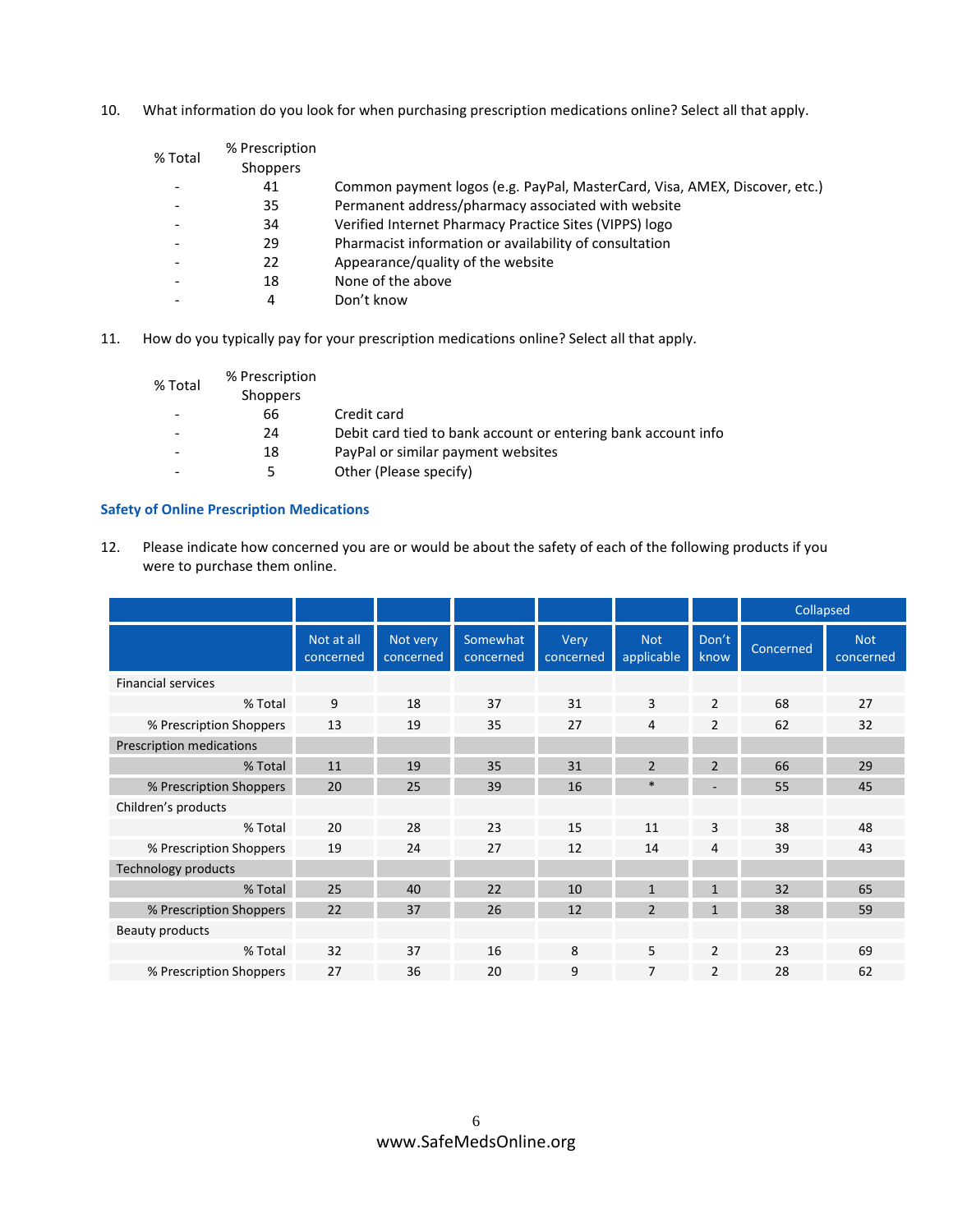### **Message Testing**

13. Listed below are some arguments you might hear as reasons for NOT purchasing prescription medications online from questionable sources. Please indicate how convincing each statement is as a reason NOT to purchase prescription medications online from questionable sources.

|                                                                                                                                     |                          |                        |                        |                    |                | <b>Collapsed</b>  |                          |
|-------------------------------------------------------------------------------------------------------------------------------------|--------------------------|------------------------|------------------------|--------------------|----------------|-------------------|--------------------------|
|                                                                                                                                     | Not at all<br>convincing | Not very<br>convincing | Somewhat<br>convincing | Very<br>convincing | Don't<br>know  | <b>Convincing</b> | <b>Not</b><br>convincing |
| Illegal online drug sellers may sell you medicine that does not work or is dangerous to your health                                 |                          |                        |                        |                    |                |                   |                          |
| % Total                                                                                                                             | 5                        | 10                     | 29                     | 52                 | $\overline{4}$ | 81                | 15                       |
| % Prescription Shoppers                                                                                                             | 9                        | 16                     | 32                     | 38                 | 6              | 69                | 25                       |
| Illegal online drug sellers source products from countries with lax regulations around pharmaceuticals, making those product unsafe |                          |                        |                        |                    |                |                   |                          |
| % Total                                                                                                                             | 5                        | 11                     | 31                     | 49                 | 5              | 80                | 15                       |
| % Prescription Shoppers                                                                                                             | 8                        | 16                     | 35                     | 35                 | 6              | 70                | 24                       |
| Illegal online drug sellers utilize malware, spam, and engage in identity theft                                                     |                          |                        |                        |                    |                |                   |                          |
| % Total                                                                                                                             | 5.                       | 13                     | 33                     | 45                 | 5              | 78                | 18                       |
| % Prescription Shoppers                                                                                                             | 8                        | 19                     | 32                     | 36                 | 5.             | 68                | 27                       |
| 95 percent of online drug sellers are out of compliance with laws/regulations                                                       |                          |                        |                        |                    |                |                   |                          |
| % Total                                                                                                                             | 6                        | 16                     | 30                     | 40                 |                | 70                | 23                       |
| % Prescription Shoppers                                                                                                             | 9                        | 23                     | 28                     | 32                 | 8              | 60                | 32                       |

### **Informed Ballot Measures**

*Sometimes during surveys such as this, people change their mind after hearing new information, and sometimes their opinions stay the same. So I'd like to ask you again…*

14. How likely are you to purchase any type of prescription medication online in the future?

| % Total |          | % Prescription Shoppers |                 |                   |
|---------|----------|-------------------------|-----------------|-------------------|
| Initial | Informed | Initial                 | <b>Informed</b> |                   |
| 25      | 17       | 69                      | 50              | Very likely       |
| 31      | 24       | 24                      | 33              | Somewhat likely   |
| 18      | 28       | 4                       | 12              | Not very likely   |
| 21      | 27       | 1                       | 3               | Not at all likely |
| 6       | 4        | $\mathcal{P}$           | 2               | Don't know        |
|         |          |                         |                 | <b>Collapsed</b>  |
| 56      | 41       | 93                      | 83              | Likely            |
| 39      | 55       | 5                       | 14              | Not likely        |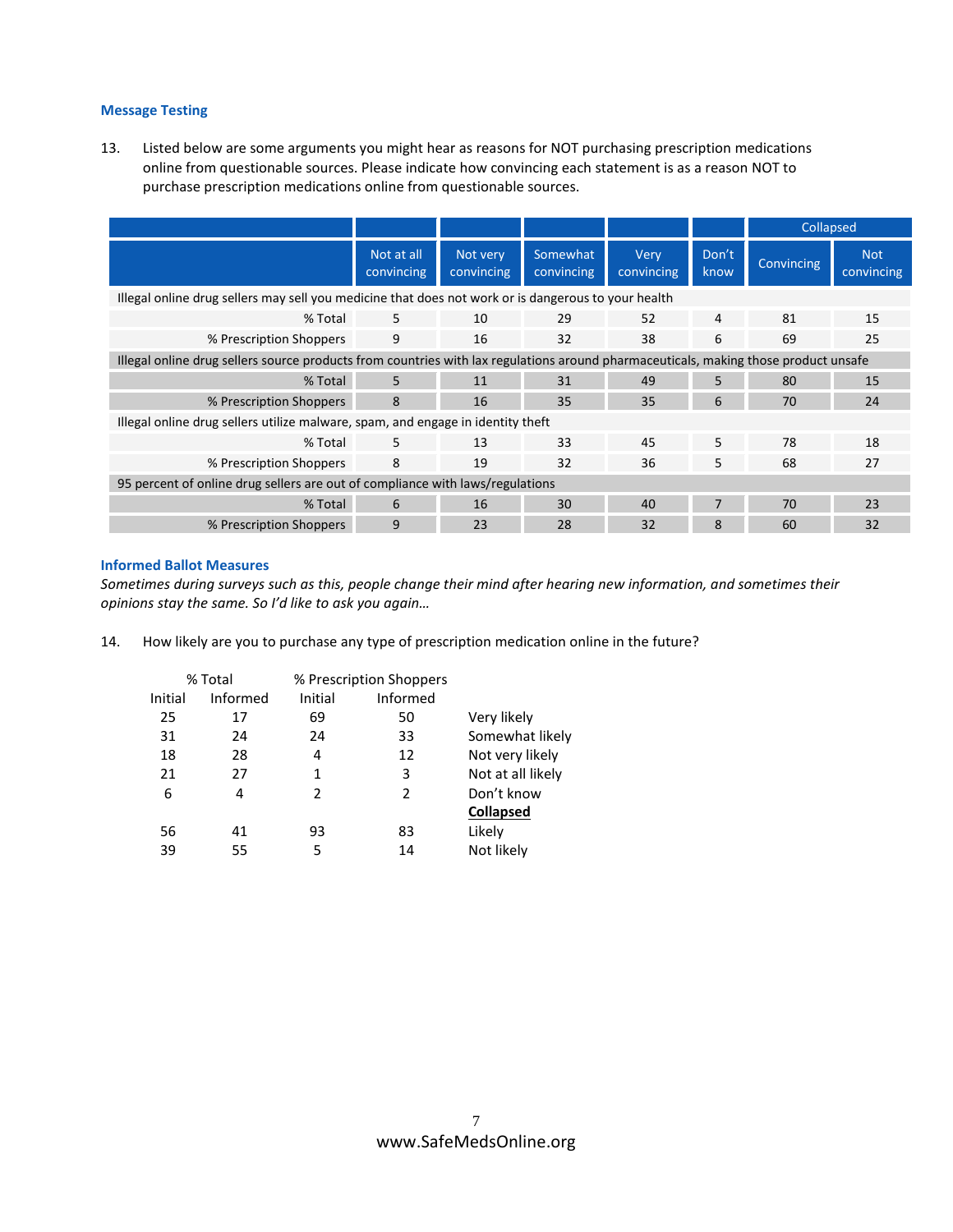### **Information Sources**

15. Which of the following places or online tools would you use to look for more information about buying prescription medications online in the future? Select all that apply.

| % Total | % Prescription  |                                                                         |
|---------|-----------------|-------------------------------------------------------------------------|
|         | <b>Shoppers</b> |                                                                         |
| 60      | 51              | Traditional pharmacy websites such as CVS or Walgreens                  |
| 54      | 59              | Health insurance company websites                                       |
| 54      | 41              | U.S. government websites such as the Food & Drug Administration website |
| 28      | 26              | Search engines such as Google or Yahoo!                                 |
| 12      | 14              | Websites ending in the .pharmacy domain                                 |
| 5       | 5               | Social media channels such as Facebook and Twitter                      |
| 3       | 4               | Other (specify)                                                         |
| 6       | 3               | Don't know                                                              |
|         |                 |                                                                         |

### **Credibility Test**

16. How much do you trust each of the following as a source for information about online pharmacies?

|                                                                     |                |                  |      |               |                | Collapsed |                |
|---------------------------------------------------------------------|----------------|------------------|------|---------------|----------------|-----------|----------------|
|                                                                     | Not at<br>all  | Not very<br>much | Some | Great<br>deal | Don't<br>know  | Trust     | Do not trust   |
| Your doctor, nurse, pharmacist,<br>or other healthcare professional |                |                  |      |               |                |           |                |
| % Total                                                             | $\mathbf{1}$   | $\overline{2}$   | 22   | 74            | $\mathbf{1}$   | 96        | $\overline{4}$ |
| % Prescription Shoppers                                             | $\overline{2}$ | 3                | 20   | 75            |                | 95        | 5              |
| Health insurance companies                                          |                |                  |      |               |                |           |                |
| % Total                                                             | $\overline{4}$ | 12               | 44   | 39            | $\mathbf{1}$   | 83        | 16             |
| % Prescription Shoppers                                             | 3              | 9                | 37   | 51            | $\ast$         | 88        | 12             |
| Healthcare companies                                                |                |                  |      |               |                |           |                |
| % Total                                                             | 4              | 12               | 51   | 31            | $\mathbf{1}$   | 82        | 16             |
| % Prescription Shoppers                                             | 3              | 10               | 46   | 40            | *              | 86        | 14             |
| Friend or family member                                             |                |                  |      |               |                |           |                |
| % Total                                                             | $\overline{3}$ | 16               | 51   | 27            | $\mathfrak{p}$ | 79        | 20             |
| % Prescription Shoppers                                             | $\overline{4}$ | 14               | 52   | 28            | $\mathbf{1}$   | 80        | 18             |
| U.S. federal government                                             |                |                  |      |               |                |           |                |
| % Total                                                             | 8              | 14               | 43   | 33            | $\mathbf{1}$   | 76        | 22             |
| % Prescription Shoppers                                             | 6              | 15               | 41   | 35            | $\overline{2}$ | 77        | 21             |
| Non-profit organizations                                            |                |                  |      |               |                |           |                |
| % Total                                                             | $\overline{7}$ | 21               | 51   | 12            | 8              | 64        | 29             |
| % Prescription Shoppers                                             | 9              | 15               | 53   | 17            | 6              | 70        | 24             |
| Online search engines                                               |                |                  |      |               |                |           |                |
| % Total                                                             | 14             | 32               | 43   | 9             | $\overline{2}$ | 52        | 46             |
| % Prescription Shoppers                                             | 13             | 23               | 50   | 13            | $\overline{2}$ | 62        | 36             |
| News media                                                          |                |                  |      |               |                |           |                |
| % Total                                                             | 15             | 35               | 41   | 8             | $\overline{2}$ | 49        | 49             |
| % Prescription Shoppers                                             | 13             | 33               | 42   | 9             | 3              | 52        | 45             |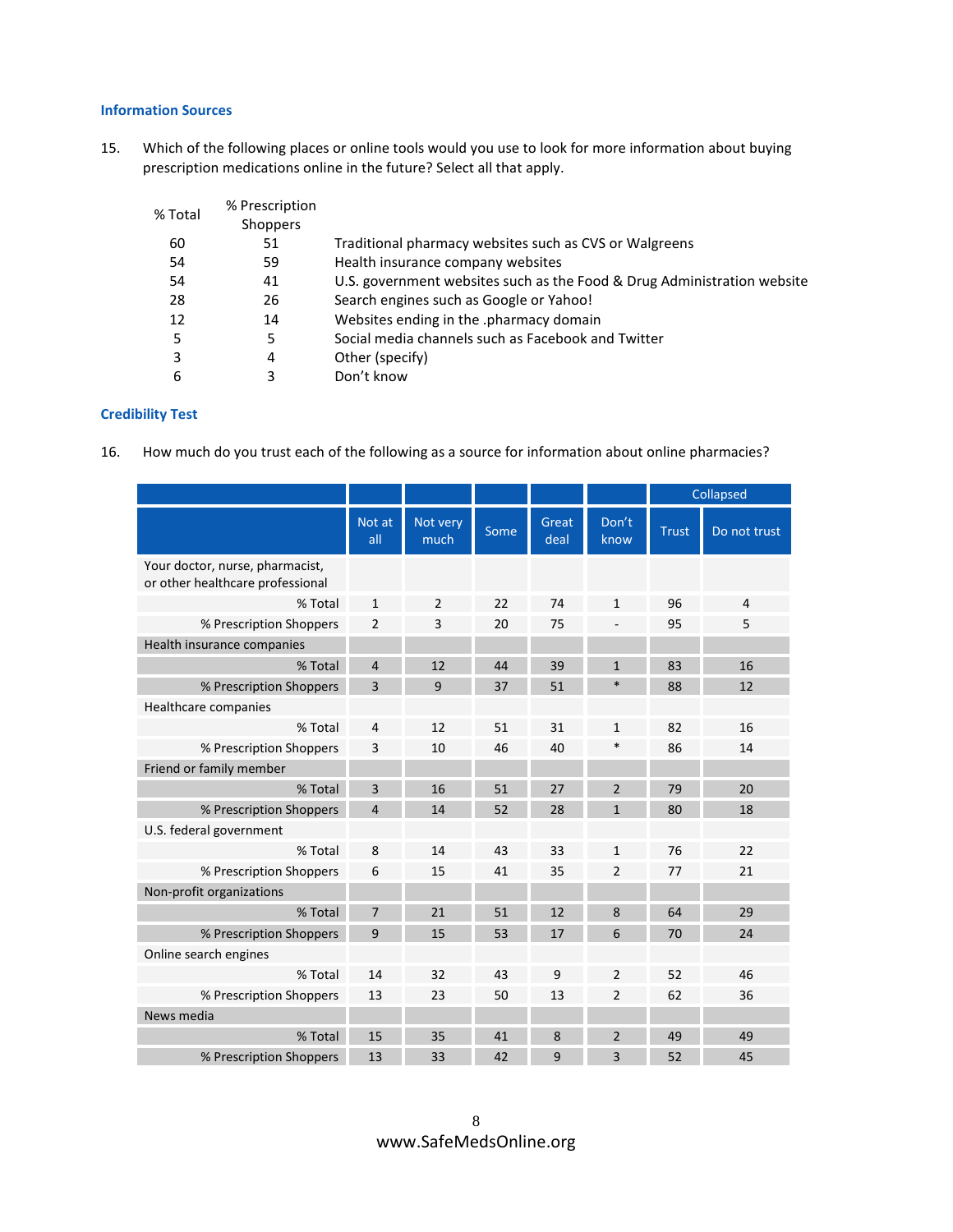### **Initial Screening Questions**

S1. Are you…

| % Total | % Prescription  |        |
|---------|-----------------|--------|
|         | <b>Shoppers</b> |        |
| 40      | 46              | Male   |
| 60      | 54              | Female |

S2. What is your approximate age?

| % Total | % Prescription<br>Shoppers |                                      |
|---------|----------------------------|--------------------------------------|
|         |                            | Under 18 years [THANK AND TERMINATE] |
| 6       | 4                          | 18-24 years                          |
| 9       | 8                          | $25-29$ years                        |
| 12      | 9                          | 30-34 years                          |
| 10      | 9                          | 35-39 years                          |
| 8       | 6                          | 40-44 years                          |
| 9       | 7                          | 45-49 years                          |
| 8       | 7                          | 50-54 years                          |
| 10      | 11                         | 55-59 years                          |
| 10      | 10                         | 60-64 years                          |
| 16      | 23                         | $65-74$ years                        |
| 3       | 5                          | 75 or over                           |

S3. Have you purchased goods or services online (via the internet or a mobile application) within the past 12 months?

| % Total | % Prescription  |                                  |
|---------|-----------------|----------------------------------|
|         | <b>Shoppers</b> |                                  |
| 100     | 100             | Yes                              |
|         |                 | NO [THANK AND TERMINATE]         |
|         | ٠               | Don't know [THANK AND TERMINATE] |

### **Demographic Questions**

D1. What is the last grade of school you completed?

| % Prescription |                                               |
|----------------|-----------------------------------------------|
| Shoppers       |                                               |
| ∗              | Some high school [GRADE 9-11]                 |
| 14             | Graduated high school [GRADE 12]              |
| 5              | Vocational school/Technical school            |
| 12             | Some college - 2 years or less                |
| 7              | Some college - more than two years            |
| 37             | Graduated college                             |
| 25             | Post-graduate degree [e.g. MA, MBA, LLD, PhD] |
|                | Don't know                                    |
|                | <b>Collapsed</b>                              |
| 19             | High school or less                           |
| 18             | Some college                                  |
| 62             | College grad +                                |
|                | 9                                             |
|                |                                               |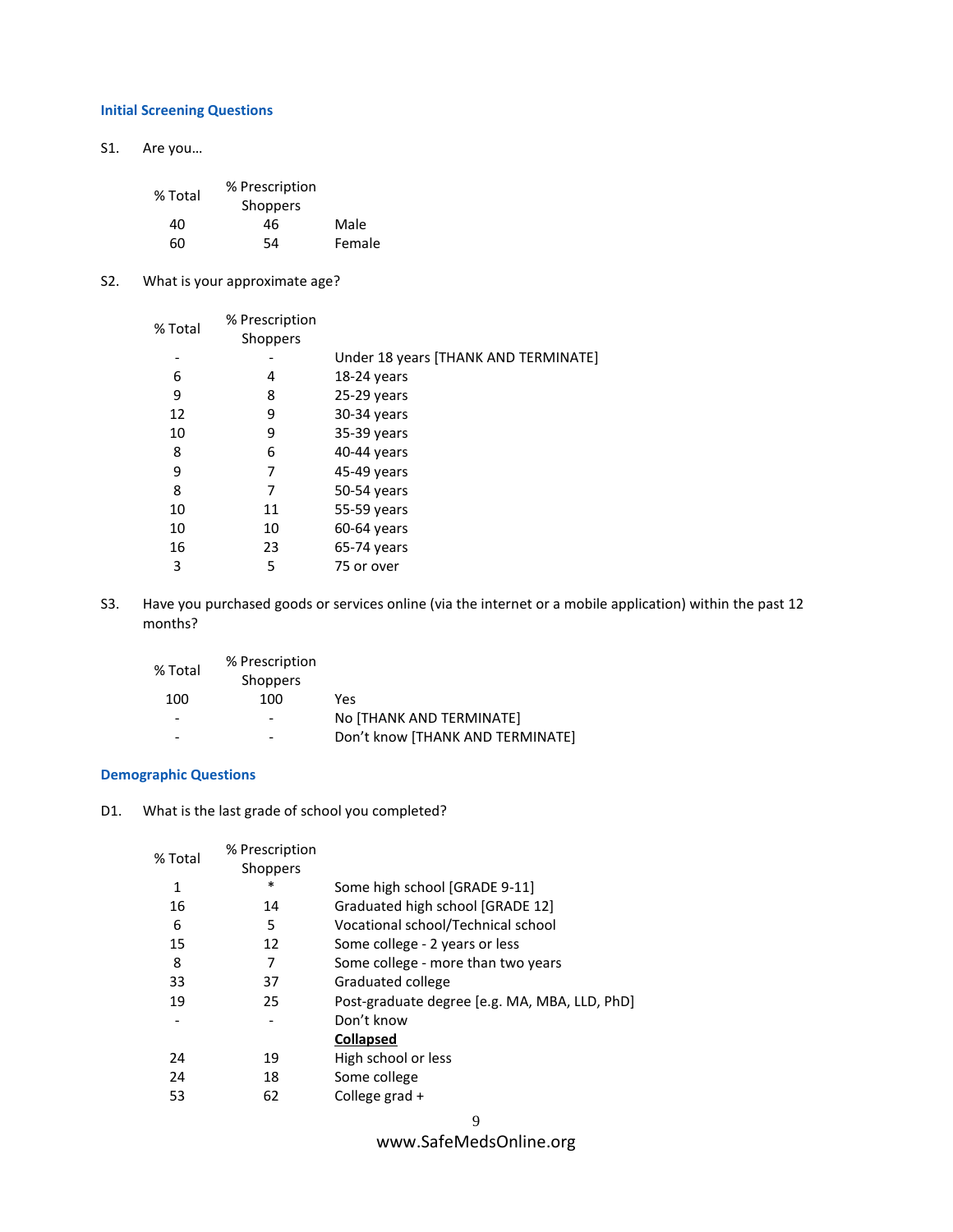| % Total | % Prescription |                       |
|---------|----------------|-----------------------|
|         | Shoppers       |                       |
| 31      | 20             | Up to \$50,000        |
| 21      | 21             | \$50,000 - \$75,000   |
| 18      | 20             | \$75,000 - \$100,000  |
| 11      | 11             | \$100,000 - \$125,000 |
| 7       | 9              | \$125,000 - \$150,000 |
| 8       | 14             | \$150,000 and over    |
| 4       | 3              | Don't know            |
|         |                | <b>Collapsed</b>      |
| 31      | 20             | Under \$50,000        |
| 39      | 41             | \$50-\$100,000        |
| 27      | 35             | \$100,000 or more     |

D2. Which of the following income groups includes your COMBINED HOUSEHOLD INCOME last year before taxes?

D3. Are you of Hispanic, Latino or Spanish origin?

| % Total       | % Prescription<br><b>Shoppers</b> |                                                 |
|---------------|-----------------------------------|-------------------------------------------------|
| 93            | 91                                | No, not of Hispanic, Latino or Spanish origin   |
| 3             | 5                                 | Yes, Mexican, Mexican American, Chicano         |
| $\mathcal{P}$ | 3                                 | Yes, Puerto Rican                               |
| $\ast$        |                                   | Yes, Cuban                                      |
|               |                                   | Yes, another Hispanic, Latino or Spanish origin |

D4. What is your race?

| % Total | % Prescription<br><b>Shoppers</b> |                                        |
|---------|-----------------------------------|----------------------------------------|
| 85      | 86                                | White                                  |
| 6       | 6                                 | Black, African American                |
| 2       | 1                                 | American Indian or Alaska Native       |
| 6       | 5                                 | Asian                                  |
|         |                                   | Native Hawaiian/Other Pacific Islander |
|         | 3                                 | Other                                  |

D5. Which of the following best describes your current employment status?

| % Total | % Prescription  |                                     |
|---------|-----------------|-------------------------------------|
|         | <b>Shoppers</b> |                                     |
| 44      | 42              | Employed full-time                  |
| 10      | 10              | Employed part-time                  |
| 10      | 5               | Staying at home with children       |
| 3       | 2               | Student                             |
| 26      | 36              | Retired                             |
| 7       | 4               | Unemployed                          |
|         |                 | <b>Collapsed</b>                    |
| 54      | 53              | Employed                            |
| 39      | 43              | Stay at home parent/student/retired |
| 7       | 4               | Unemployed                          |
|         |                 |                                     |